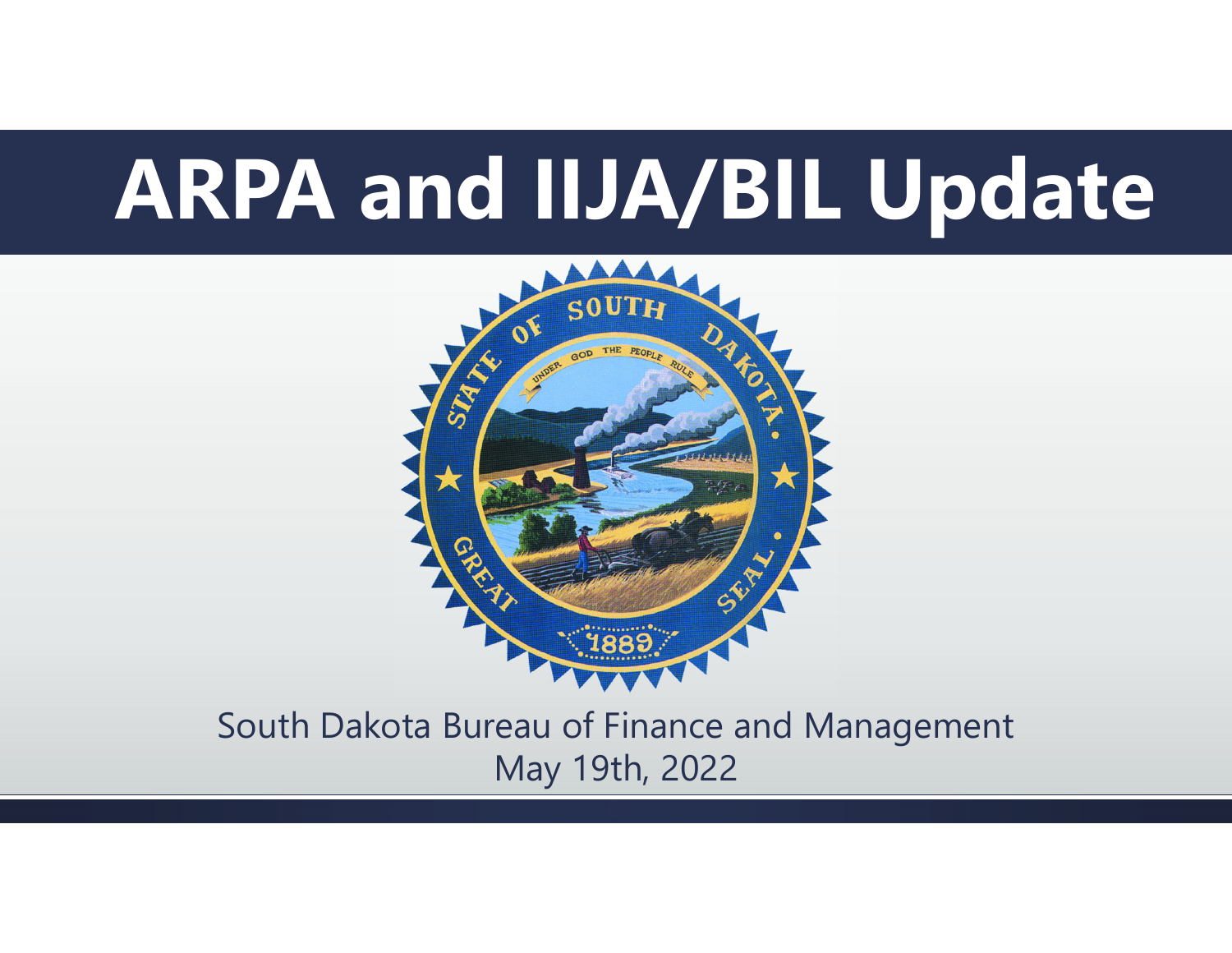### **Recap of Federal Funding Packages**

#### **COVID-19 Federal Funding:**

- Families First Coronavirus Response Act (FFCRA)
- •Coronavirus Aid, Relief and Economic Security Act (CARES)
- •Consolidated Appropriations Act, 2021 (CRRSA)
- • American Rescue Plan Act of 2021 (ARPA)
	- •State and Local Fiscal Recovery Funds
	- Capital Projects Fund

#### **Other Federal Funding:**

• Infrastructure Investment and Jobs Act or Bipartisan Infrastructure Law (IIJA/BIL)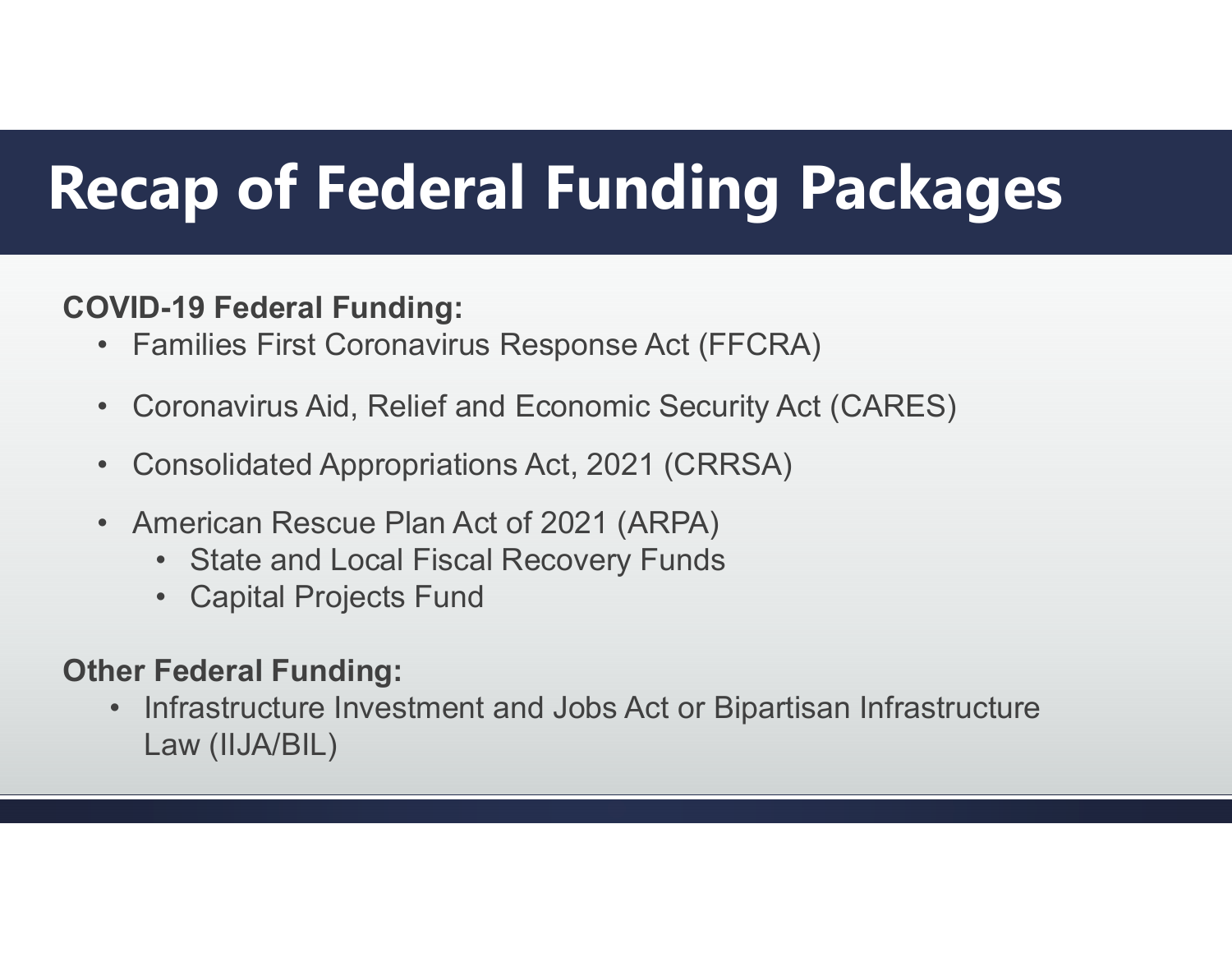# **State and Local Fiscal Recovery Funds (ARPA)**

#### **State of South Dakota Non-Entitlement Units**

\$974,478,793 \$65,246,504

**Metropolitan Cities\* Counties\***

Rapid City - \$13,024,994 Sioux Falls - \$25,415,071

\$171,834,638

**Total South Dakota Allocation: \$1,250,000,000**

\*Metropolitan Cities and Counties received their SLFRF allocation directly from the US Treasury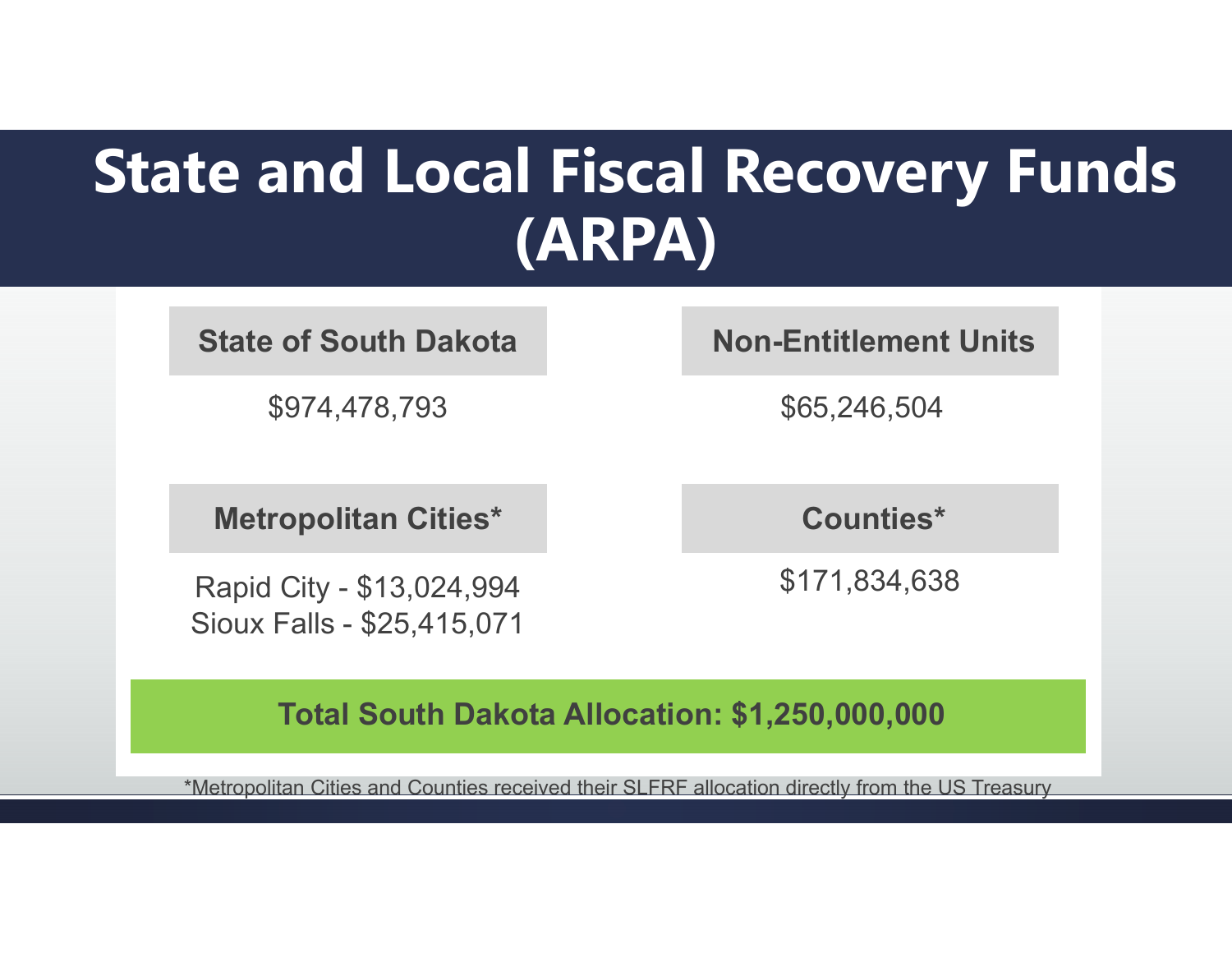### **SFRF Appropriated Uses**

| <b>Agency</b>                                                | <b>Bill</b>    | <b>Project</b>                                           | <b>Federal</b> | \$ Expended |
|--------------------------------------------------------------|----------------|----------------------------------------------------------|----------------|-------------|
| <b>DANR</b>                                                  | <b>SB 62</b>   | <b>Water &amp; Sewer Funding Projects (Local)</b>        | 600,000,000    |             |
| <b>Various</b>                                               | <b>SB 50</b>   | <b>Water &amp; Sewer Funding Projects (State)</b>        | 60,000,000     |             |
| <b>GOED</b>                                                  | <b>HB 1033</b> | <b>Workforce Housing - Sewer Projects</b>                | 50,000,000     |             |
| <b>GOED</b>                                                  | <b>SB 55</b>   | <b>Broadband</b>                                         | 50,000,000     | N           |
| <b>TOUR</b>                                                  | <b>HB 1340</b> | <b>Tourism Marketing Plan</b>                            | 35,000,000     |             |
| <b>DOH</b>                                                   | <b>SB 60</b>   | <b>LIFEPAK Replacement Initiative</b>                    | 11,610,222     |             |
| <b>DOH</b>                                                   | <b>HB 1340</b> | <b>EMS Regional Service Designation</b>                  | 8,000,000      | O           |
| <b>DOH</b>                                                   | <b>SB 60</b>   | <b>EMS Telehealth Services</b>                           | 1,737,500      |             |
| <b>DSS</b>                                                   | <b>HB 1340</b> | <b>Behavioral Health Service Delivery Transformation</b> | 15,000,000     |             |
| <b>DLR</b>                                                   | <b>SB 31</b>   | <b>Reemployment Assistance System Upgrade</b>            | 5,500,000      | 15,104      |
| <b>BOA</b>                                                   | <b>HB 1013</b> | <b>Capitol Lake Master Plan</b>                          | 3,000,000      |             |
| <b>Various</b>                                               | <b>HB 1340</b> | <b>Administrative Expenses</b>                           | 30,000,000     | 44,955      |
| <b>Total State Fiscal Recovery Funds (SFRF) Appropriated</b> |                |                                                          |                | 60,059      |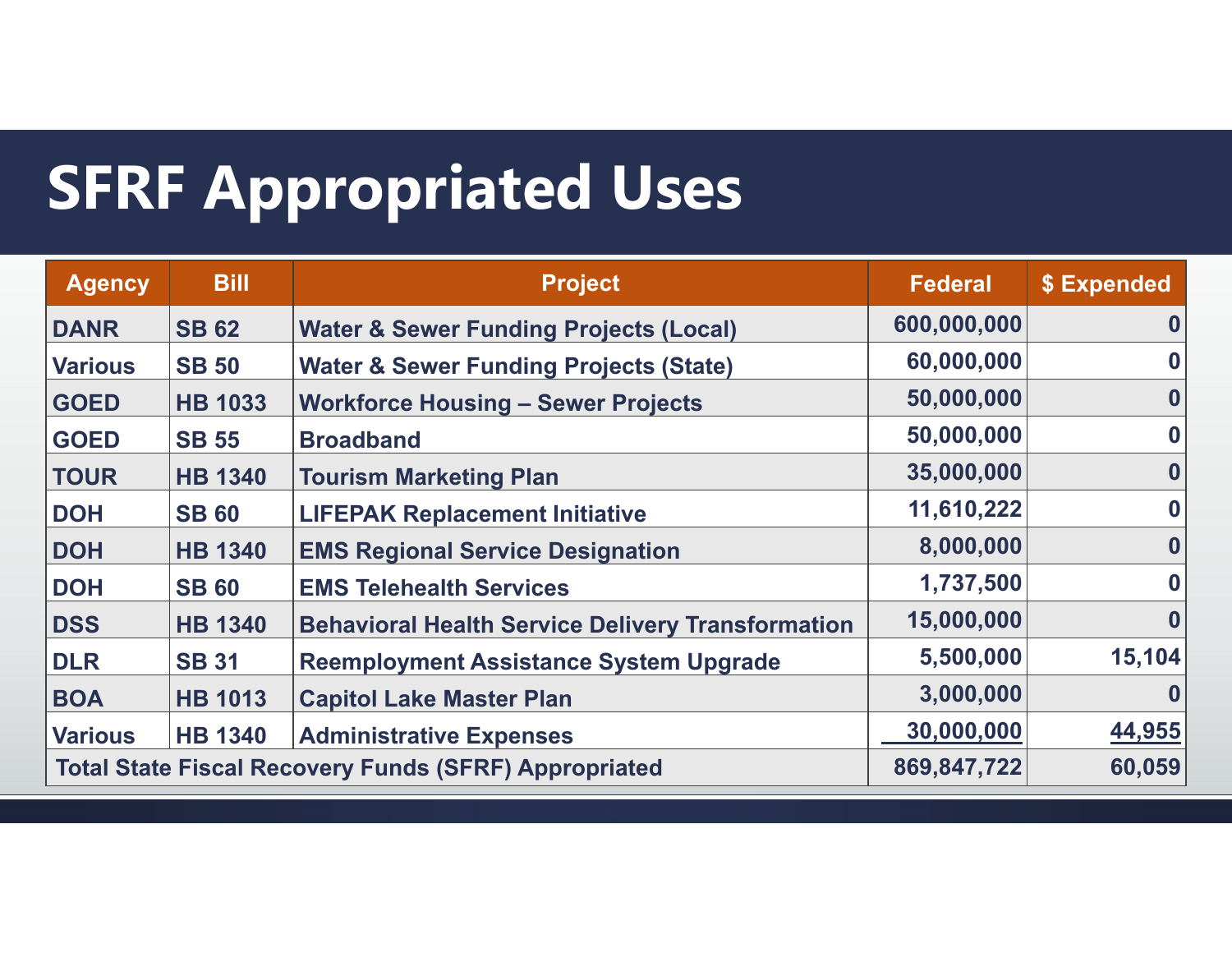### **Capital Projects Fund (ARPA)**

#### **SD's allocation for Capital Projects Fund: \$115,898,703**

| <b>Agency</b> | <b>Bill</b>                                         | <b>Project</b>                                        | <b>Federal</b> | \$ Expended |
|---------------|-----------------------------------------------------|-------------------------------------------------------|----------------|-------------|
| <b>DOH</b>    | <b>SB 58</b>                                        | <b>SD Public Health Laboratory Build and Remodel</b>  | 69,615,000     | 0           |
| <b>BOR</b>    | <b>SB 44</b>                                        | <b>NSU - Lincoln Hall Renovation/Expansion</b>        | 29,500,000     | 0           |
| <b>BOR</b>    | <b>SB 43</b>                                        | <b>BHSU - West River Nursing Renovation/Expansion</b> | 8,000,000      | 0           |
| <b>DOC</b>    | <b>SB 33</b>                                        | <b>SD Women's Prison</b>                              | 5,750,000      | 0           |
|               | Total Capital Projects Fund authority appropriated: | 112,865,000                                           | 0              |             |

**\*Each bill includes a 25% adjustment to reflect the inflation as measured by the Building Cost Index.**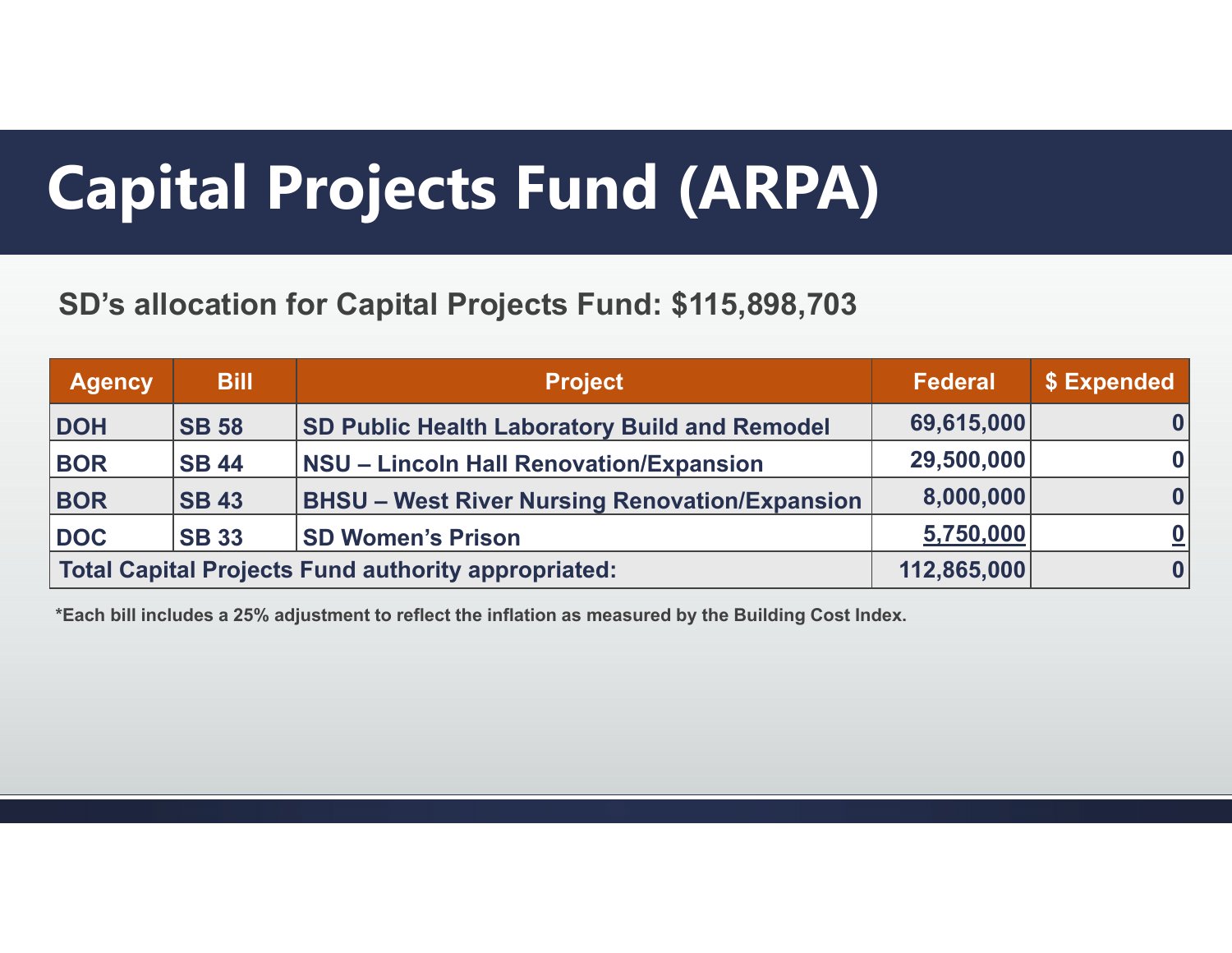### **Infrastructure Spending Authority**

| <b>Agency</b>                                                   | <b>Bill</b>    | <b>Grant/Project</b>                                      | <b>Federal</b> |
|-----------------------------------------------------------------|----------------|-----------------------------------------------------------|----------------|
| <b>GOED</b>                                                     | <b>HB 1340</b> | <b>Broadband Equity, Access, and Deployment (BEAD)</b>    | 20,000,000     |
| <b>DOT</b>                                                      | <b>HB 1340</b> | <b>Railroad</b>                                           | 8,000,000      |
| <b>DOT</b>                                                      | <b>HB 1340</b> | <b>Transit</b>                                            | 5,800,000      |
| <b>DSS</b>                                                      | <b>HB 1340</b> | Weatherization                                            | 5,500,000      |
| <b>DPS</b>                                                      | <b>HB 1340</b> | <b>Forest Service Community Defense</b>                   | 2,000,000      |
| <b>DPS</b>                                                      | <b>HB 1340</b> | <b>Motor Carrier Safety Assistance Program</b>            | 1,100,000      |
| <b>DPS</b>                                                      | <b>HB 1340</b> | <b>Highway Safety</b>                                     | 1,000,000      |
| <b>DPS</b>                                                      | <b>HB 1340</b> | Homeland Security; State Fire Assistance; Volunteer Fire  | 932,000        |
| <b>DANR</b>                                                     | <b>HB 1340</b> | <b>Small, Underserved &amp; Disadvantaged Communities</b> | 800,000        |
| <b>DANR</b>                                                     | <b>HB 1340</b> | Forestry; Solid Waste Management/Recycle; Brownfield      | 2,500,000      |
| <b>Total Federal Authority Appropriated related to IIJA/BIL</b> | 47,632,000     |                                                           |                |